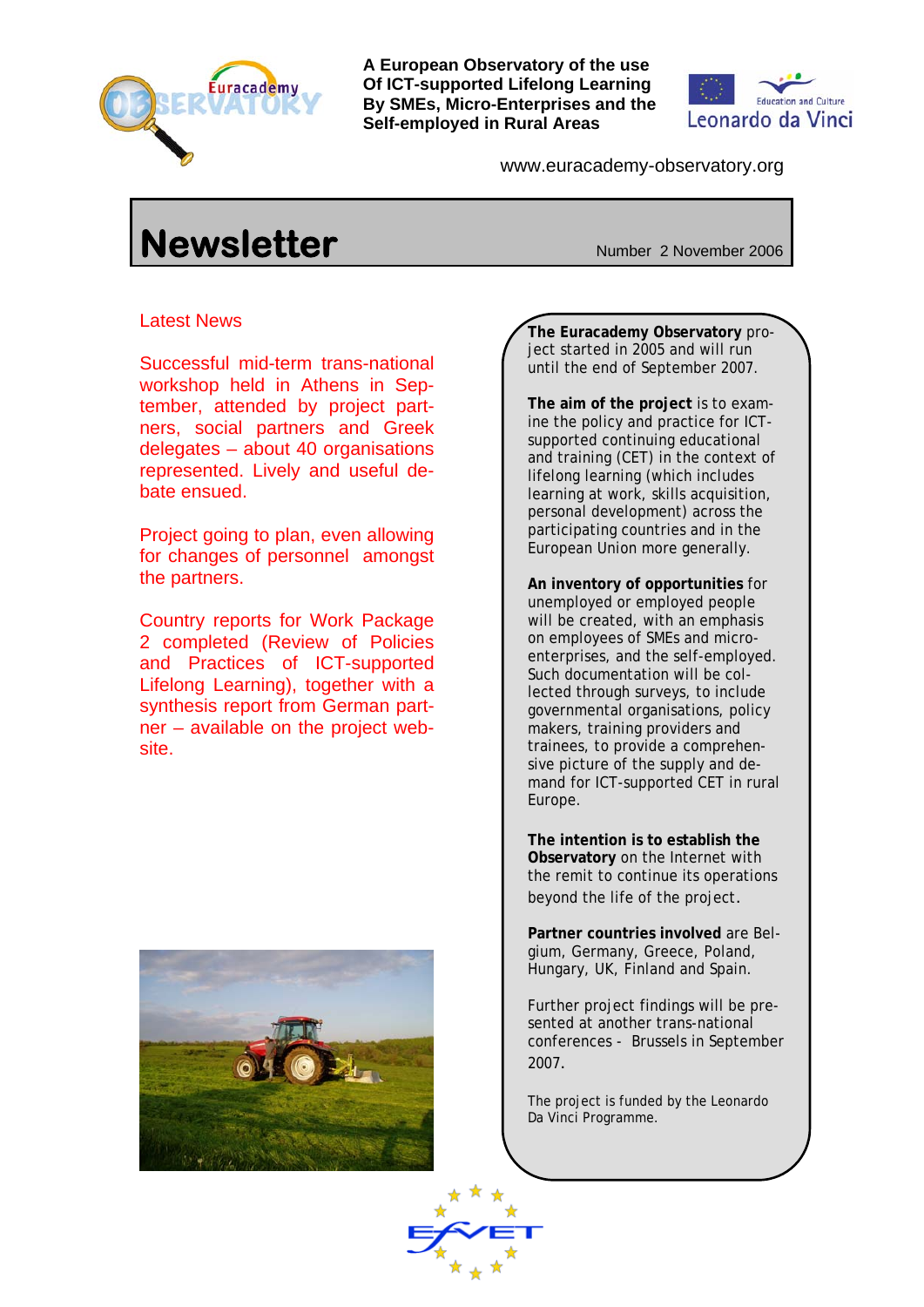

**A European Observatory of the use Of ICT-supported Lifelong Learning By SMEs, Micro-Enterprises and the Self-employed in Rural Areas**



www.euracademy-observatory.org

### **Progress**

The project team met in March this year and then again in September (Athens).

Work has completed on the various country reports relating to the current state of ICT-supported Continuing Education and Training, policies and practices. It is apparent that the partner countries are all at various stages of development.

Training providers have been approached to participate in the project, completing questionnaires pertaining to their delivery of ICTsupported learning and whether or not SMEs and other businesses (urban and rural) are using the technology to enable lifelong learning. It has proved difficult to persuade providers to complete the questionnaires in some countries; if anyone reading this newsletter would like to participate, the online survey is available on the project website.

There was also a one-day workshop, attended by Advisory Panel Members (APMs) from variousorganisations and many Greek institutions.

# **Workshop Report**

The Euracademy Observatory project has social partners in the participating countries (SME associations, chambers of commerce and other advisories). These partners were invited to the workshop.



Other attendees included the Secretary General of Adult Education and other officials from Greek ministries, chambers of commerce, industry and agriculture.

A workshop was organised so that panels and open discussions could be held, which was deemed to be a great opportunity for all participants to explore ways of further cooperation, bearing in mind the recognition that ICT supported lifelong learning is well established, although the partner countries are at various stages of development in this very important field.

Three panels were organised to present to findings to date of the project and obtain valuable feedback from the social partners, creating a favourable environment for constructive discussion between all participants.

The main conclusions were that ICT-supported learning is still in early stages of development, that communication infrastructure for delivery must be present (particularly in rural areas), basic ICT skills must be present amongst SMEs and that any training must be rele